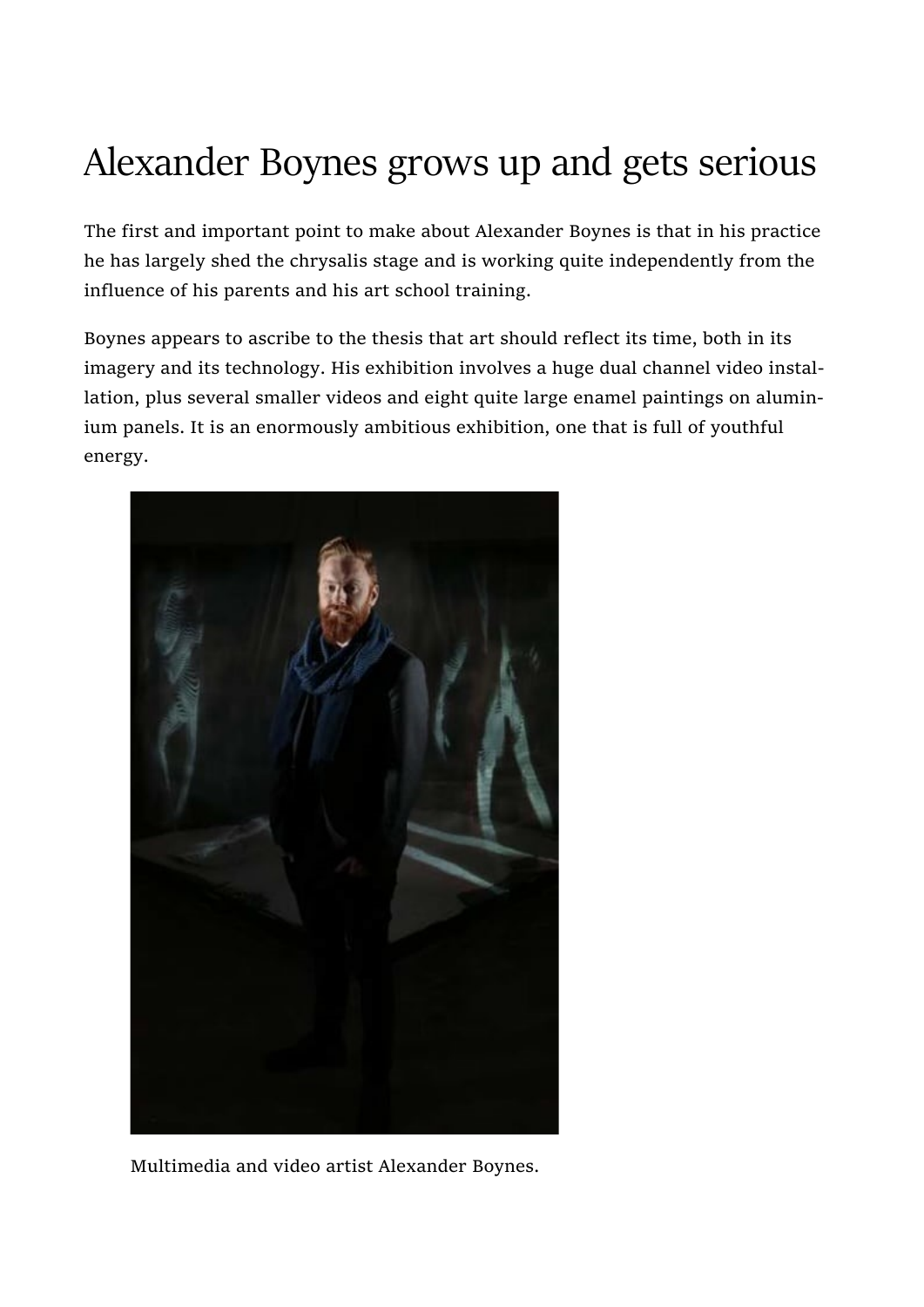## Photo: Jeffrey Chan

The video installation, Dark Matter - Variation 1, is located within a Francis Baconlike cage and has a mesmerising dance sequence performed by his sister, Laura Boynes, with a soundtrack by Tristen Parr. A bit more than five minutes, it is long enough to develop a narrative, yet short enough to keep one's attention focused with quite a number of variable kinetic elements. Some of the dynamism and pulsating rhythm of the performance piece relates to the paintings, which could be interpreted as film stills.

Paintings such as the sketches to Dark Matter and Dash, Midnight Walker and especially the large diptych, Monolith, all of 2014, have a simple but effective design. Here crisp linear patterns are combined with vibrant colours and this is allowed to 'leap off' the metallic surface. They are effective, rather than totally convincing in the manner in which they make a grab for our attention and yet fail to build on this or create a multi-tiered image which would invite us to approach the work on a number of levels.